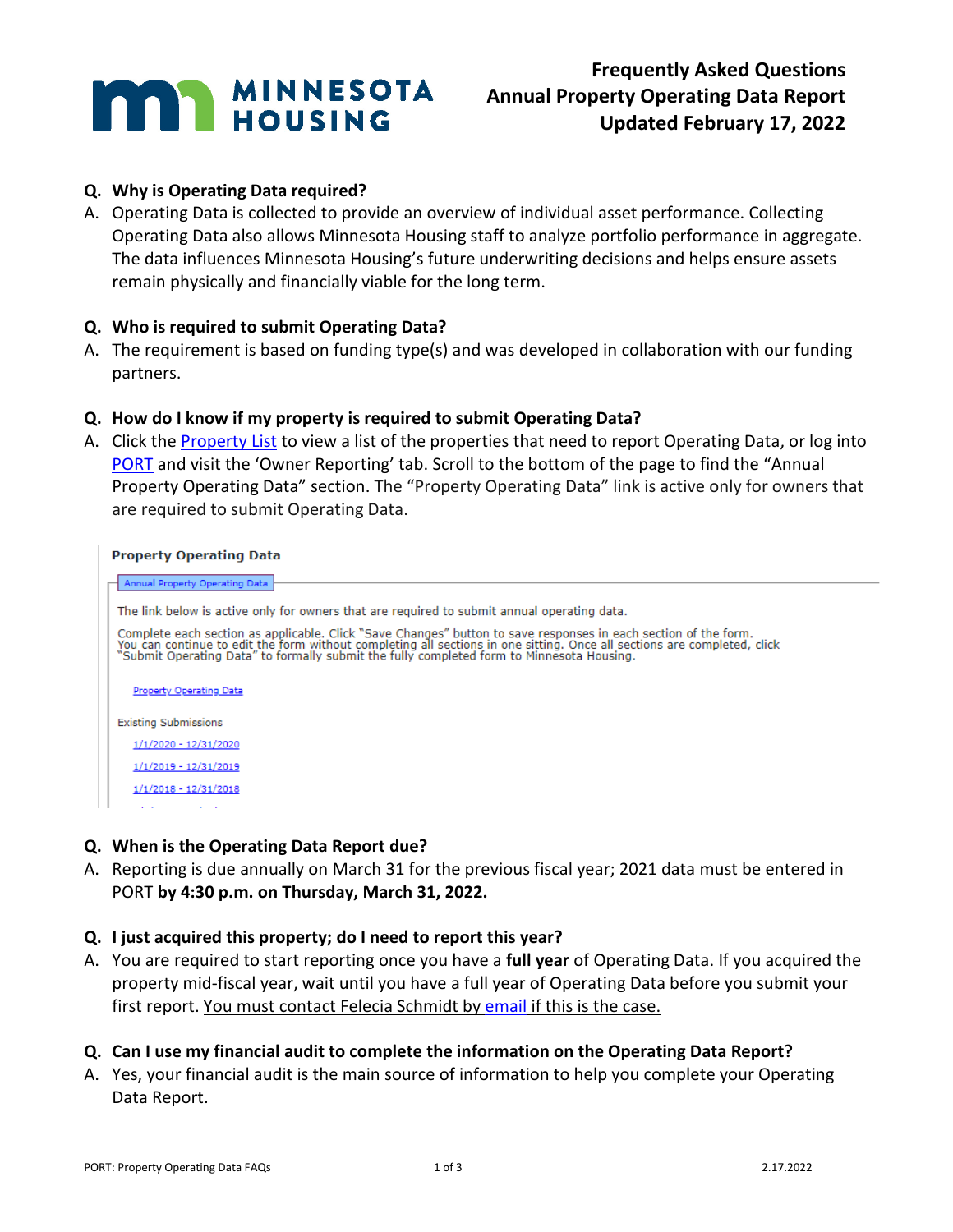- **Q. Is this Annual Operating Data Report the same as the Annual Owner Certification that was due February 15?**
- A. No. Property Operating Data is a separate and distinct reporting requirement. It asks for different information and it is due six weeks later on March 31; however, both reports are completed in PORT and instructions for both can be found in the [PORT User Guide.](https://www.mnhousing.gov/get/MHFA_1016460)

#### **Q. How can I tell if my report has been submitted?**

A. Until your report is complete, the "Submit Operating Data" button at the bottom of the form will be grayed out. If you believe the report is complete but you are not able to click on the "Submit Operating Data" button, go back and review each section to make sure you have answered all required questions. **Any blank fields will prevent you from submitting.**

|                       | 13. M & O Plus Insurance (Total of 9-12)<br>\$0                                   |  |
|-----------------------|-----------------------------------------------------------------------------------|--|
|                       | Provide any descriptions or further explanations of your answers in this section: |  |
|                       |                                                                                   |  |
| Submit Operating Data |                                                                                   |  |
| Close                 | Print                                                                             |  |

**Once you have answered all required questions, the "Submit Operating Data" button will be available for you to click, which allows you to submit your report.**

| Provide any descriptions or further explanations of your answers in this section: |  |
|-----------------------------------------------------------------------------------|--|
| Submit Operating Data                                                             |  |
| Close<br><b>Print</b>                                                             |  |

**After you have submitted your report, you will see a date stamp associated with your submission.**

| Submit Operating Data | Operating Data was submitted on Tuesday, March 23, 2021 |  |
|-----------------------|---------------------------------------------------------|--|
| Print<br><b>Close</b> |                                                         |  |

- **Q. What if there was a change in the ownership or the management company during the past year?**
- A. Complete the [Owner Contact Changes](http://www.mnhousing.gov/download/MHFA_1035823) form and submit following the instructions on the form.

#### **Q. What if I have trouble logging into PORT?**

A. Contact your Compliance Officer for assistance (the same person that helps with annual owner reporting).